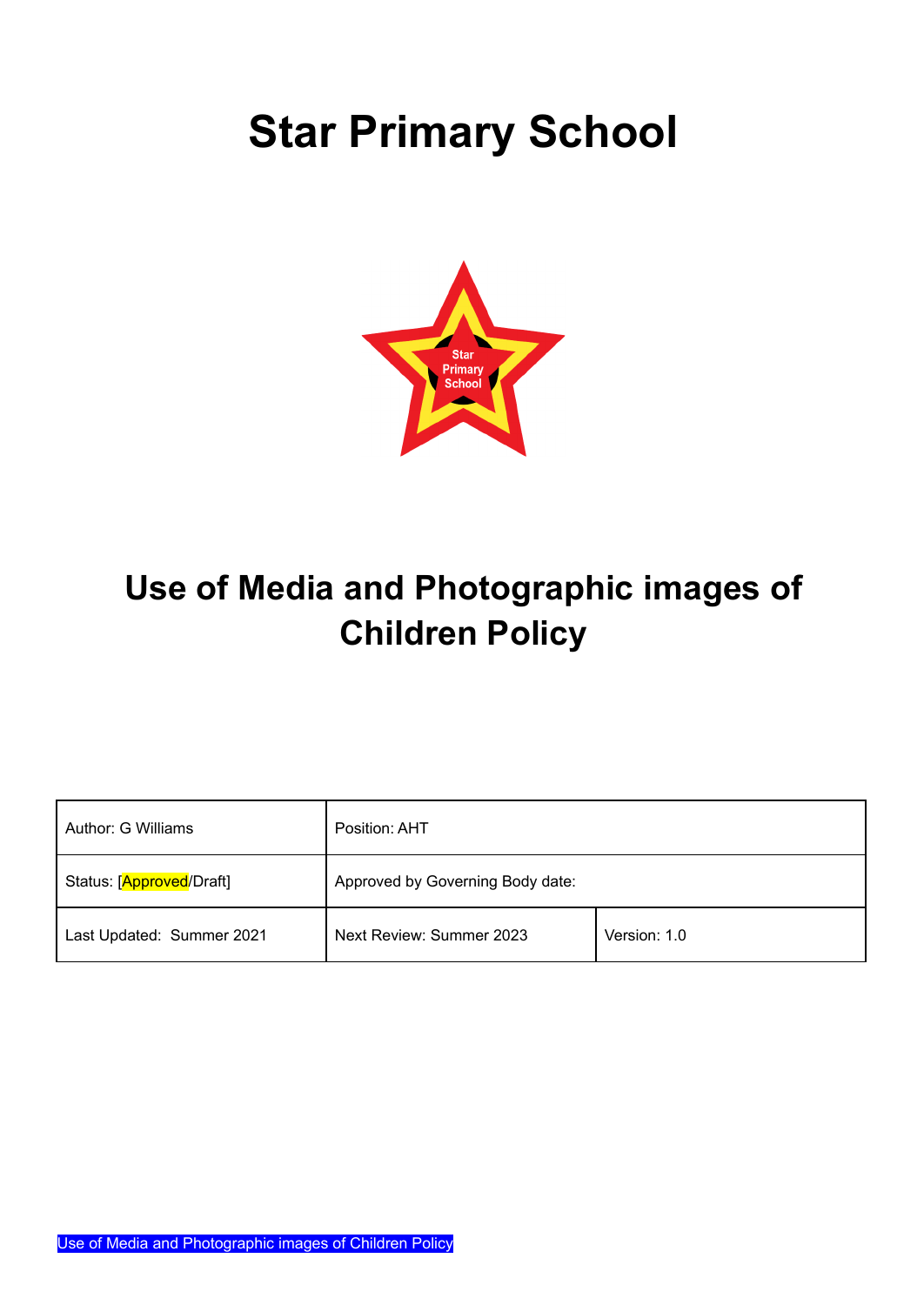# **Introduction and Overview**

The purpose of this policy statement is to:

∙ Protect children and young people who take part in Star Primary School's services, events and activities, specifically those where photographs and videos may be taken

∙ Set out the overarching principles that guide our approach to photographs/videos being taken of children and young people during our events and activities

∙ To ensure that we operate in line with our values and within the law when creating, using and sharing images of children and young people.

#### **This policy statement applies to all staff, volunteers and other adults associated with Star Primary School.**

This policy has been drawn up on the basis of legislation; policy and guidance that seeks to protect children in England. Summaries of key legislation and guidance are available on:

∙ Online abuse learning.nspcc.org.uk/child-abuse-and-neglect/online-abuse

∙ Child protection learning.nspcc.org.uk/child-protection-system

We believe that:

∙ Children and young people should never experience abuse of any kind

∙ We have a responsibility to promote the welfare of all children and young people and to take, share and use images of children safely.

#### **We recognise that:**

∙ Sharing photographs and films of our activities can help us celebrate the successes and achievements of our children and young people, provide a record of our activities and raise awareness of our organisation

∙ The welfare of the children and young people taking part in our activities is paramount

∙ Children, their parents and carers have a right to decide whether their images are taken and how these may be used, regardless of age, disability, gender reassignment, race, religion or belief, sex or sexual orientation

∙ Consent to take images of children is only meaningful when children, their parents and carers understand how the images will be used and stored, and are fully aware of the potential risks associated with the use and distribution of these images

∙ There are potential risks associated with sharing images of children online. More information about this is available from learning.nspcc.org.uk/researchresources/briefings/photography-sharing-images-guidance.

Star Primary School welcomes positive publicity. Children's photographs and videos (referred to as media from hereon in) add colour, life and interest to articles promoting the school activities and initiatives. Making use of media for the school in publicity materials (in all forms) increases pupil motivation and staff morale and helps parents and the local community identify and celebrate the school's achievements.

The Governors and staff of the school recognise that media have to be used in a responsible way. We respect the children's and parents' rights of privacy and we are, as a community, very aware of any potential safeguarding and child protection issues. The aim of the school's policy is to minimise the risks in relation to the use of media in school publicity materials, on its website and in local newspapers. To this end, all parents will receive a copy of the policy and parental consent (Appendix 1) will be secured for the use of photographs and filming for all new children who join the school. Existing pupils have previously signed a basic consent form when admission interviews took place.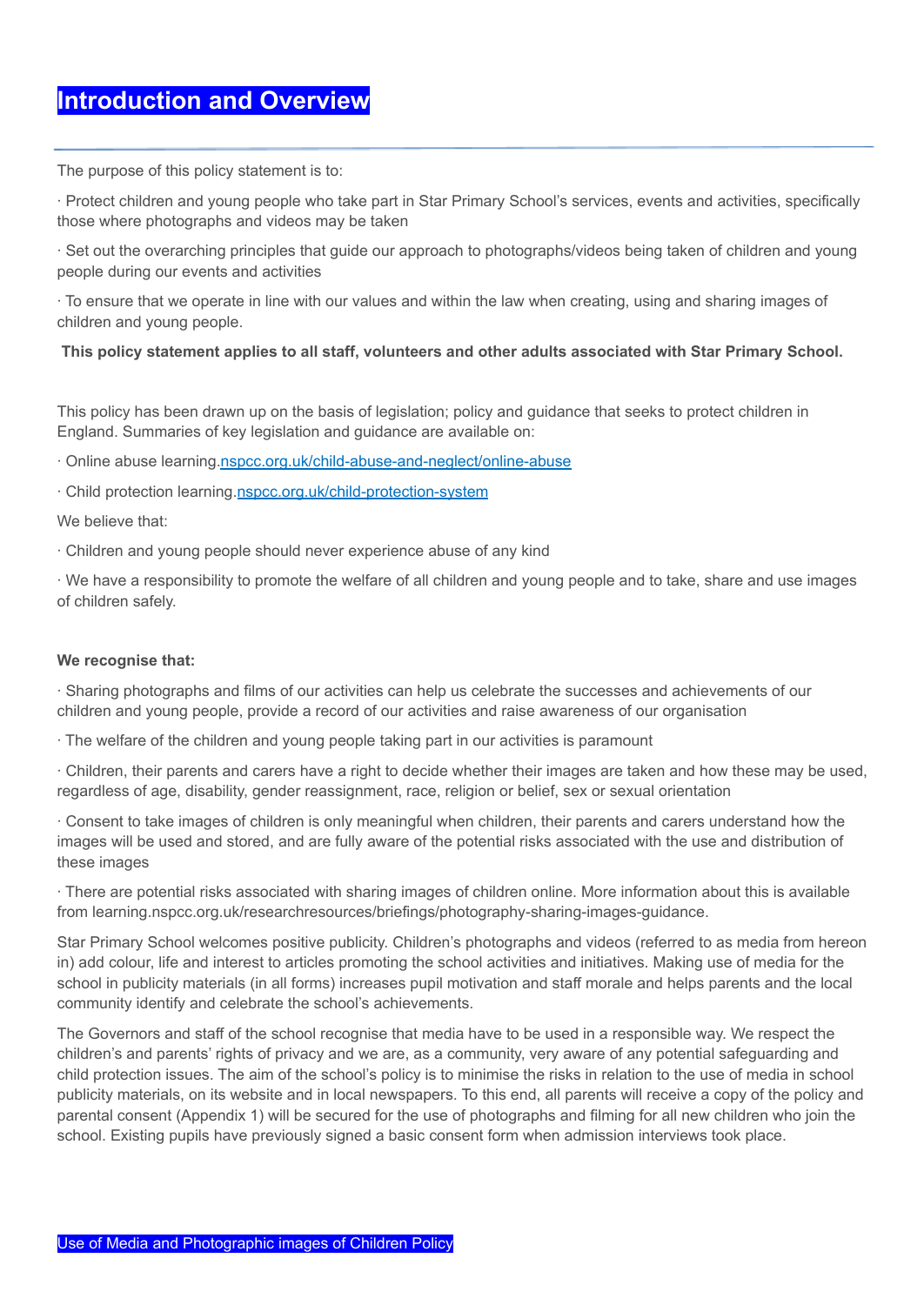#### **Data Protection Act**

Photographs and video images of pupils and staff are classed as personal data under the terms of the Data Protection Act 2018. Therefore, using such images for publicity purposes will require the consent of either the individual concerned or, in the case of pupils, their legal guardians. This means that without the consent images of pupils or staff on websites, in publication or in a public place may not be displayed. The definition of a public place includes areas where visitors to the school have access.

#### **Typical Uses of Photographs/Videos/Filming**

- For assessment purposes.
- Learning skills and feedback
- Performing arts including dance and movement, concerts, drama performances, parent evenings, community events, assemblies.
- Sports days and sports fixtures and the use of photographic equipment by parents and carers and children from other schools.
- Media including newspapers and television, especially when some editors require children's names when publishing photographs.
- Displays in the school of children's activities.
- Publications by the school and by Newham Council, including prospectus, website.
- School and Newham Council websites.
- Staff training and professional development activities.
- Publicity material for contractors.
- Recording events such as projects or grounds development.
- Video-based learning.
- School signage
- Site security/CCTV
- Social media: Official School Twitter Accounts

#### **Good Practice in Using Photographic Images**

- Media are used only for their intended purpose
- Only media of children suitably dressed will be used
- In activities such as dance and gymnastics, the content of the media will focus on the activity and not on a particular child.
- No image of a child subject to a court order, or a vulnerable child, will be used.
- Images will be stored securely in line with UK GDPR and used only by those authorised to do so
- Media of children who have left the school will not be used without additional consent and prior agreement.
- Ensure file names given to electronic images of children do not identify the child
- Avoid media that only show a single child with no surrounding context of what they are learning or doing
- Media of three or four children are more likely to also include their learning context.
- Avoid naming young people. If one name is required then use the first name only.
- Use media that represent the diversity of the young people participating
- Report any concerns relating to any inappropriate or intrusive media to the Head teacher.
- Remember 'duty of care' and challenge any inappropriate behaviour or language
- Do not use media that are likely to cause distress, upset or embarrassment.
- **● No use of mobile phones to take photos or videos of children.**

## **Good Practice in Using Photographic Images for Social Media**

#### **The School's Official Social Media accounts are on Twitter.**

- The school Twitter accounts will be run from school devices by selected staff members.
- The school Twitter accounts will be a public account therefore staff will monitor the followers and block any who appear to not be school focused.
- The school Twitter accounts will not post images or videos of individual pupils, only groups of pupils.
- Individually targeted content will not be posted e.g. "Well done to Josh for...".
- The school Twitter accounts will not use pupil's names or initials when posting images or videos.
- The school Twitter accounts will ensure that only external companies directly linked to the school are tagged in a post if relevant.
- No personal devices will be used to take or post images of children.
- Parental consent is obtained in order to post images or videos of their child/ren.

# **Implementation**

Use of Media and Photographic images of Children Policy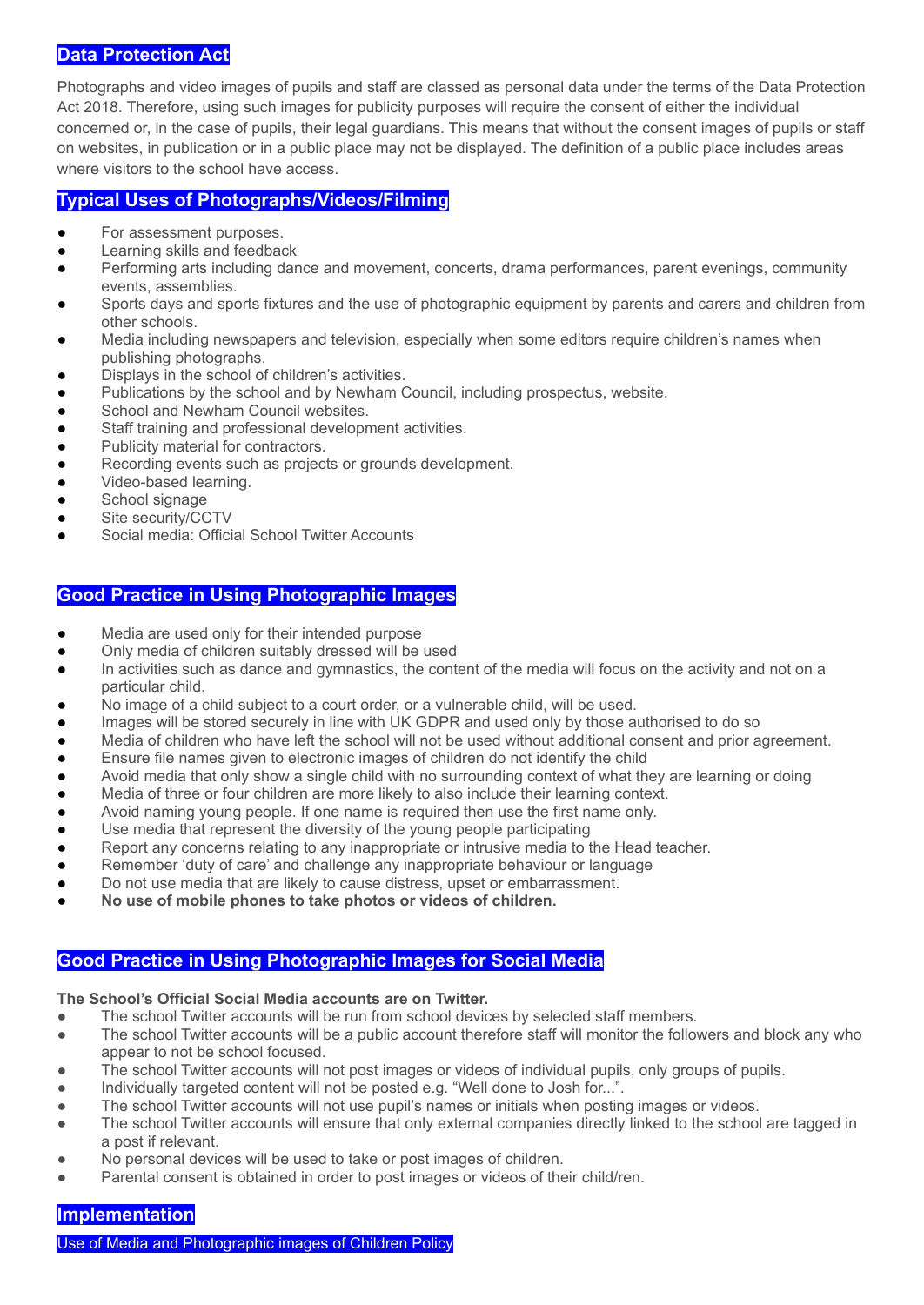The implementation of the policy is the responsibility of all staff. The office administration team will manage the data regarding pupils with / without consent. This information is held on SIMS. Staff consent is held in personnel folders which only the Head Teacher has access to. The Computing and Admin teams will be responsible for updating photographs of staff around school. The School Administrative Officer is responsible for updating the website photographs. The School Administrative Officer is responsible for updating the publicity materials.

### **Parental Consent**

On admission of a pupil to the school, parents/carers will be asked to sign a media consent form in relation to their child being photographed or videoed at school or during school events and if the school could use the images after the pupil has left.

Responses to the photography consent form are collated and all staff are made aware of the results. It is important that staff familiarise themselves with this information. If parents withhold consent for certain aspects of media to be used in relation to their child, this must be respected.

#### **Websites**

With digital media there is a risk that images of children could be produced, manipulated and circulated without parents' or children's knowledge. The dual concern which follows such a risk is that children might be exploited and the school might be criticised or face legal action. Media on the school website is not copy protected nor is it watermarked. Staff and parents must be aware of the risk this poses.

It is important to take care with identification and to respect parental views on the use of any photography of children on a website.

Increasingly users are generating content for websites e.g. children and adults placing pictures on social networking sites. It is therefore important that the school ensures that children, staff and parents understand the risks involved and are encouraged to adopt safe practice when generating content for school-related websites.

#### **Newspapers**

- For all photographs no names will be given
- Please note that some newspapers will refuse to publish photographs without a name and as such children may need to be omitted from these photographs (if permission not given).
- Pupils must not be approached or photographed whilst at school (or engaged in school activities outside school)

#### **Official School Photographs**

Periodically the school invites an official photographer into school to take portrait photographs of individual children and/or class groups. It is essential that when considering such an activity the school undertakes a risk assessment in terms of the validity of the photographer/agency involved and establishes what checks/vetting has been undertaken (e.g. DBS). School procedures should also ensure that levels of supervision are appropriate to safeguard the welfare of children at all times when visitors are present on the school site.

If a commercial photographer is used:

- a clear brief on appropriate content and behaviour will be provided
- identification will be worn at all times
- parents will be informed that a photographer will be in attendance
- there will be no unsupervised access to children in one-to-one filming sessions
- no photography or filming will be allowed outside the realms of the event

#### **Parental Right to Take Photographs**

Upon a child's admission to the school, parents will be asked to sign a media consent form that acknowledges this.

Parents are not covered by the Data Protection Act 2018 if they are taking photographs or making a video recording for their own private use. The Act does not therefore stop parents from taking photographs or making video recordings at school events, such as concerts. However, the school reserves the right to refuse parents this opportunity for health and safety reasons, such as the excessive use of flashlight, bulky or noisy equipment.

To allow the appropriate recording of children's images by parents/carers:

ensure that children are appropriately dressed;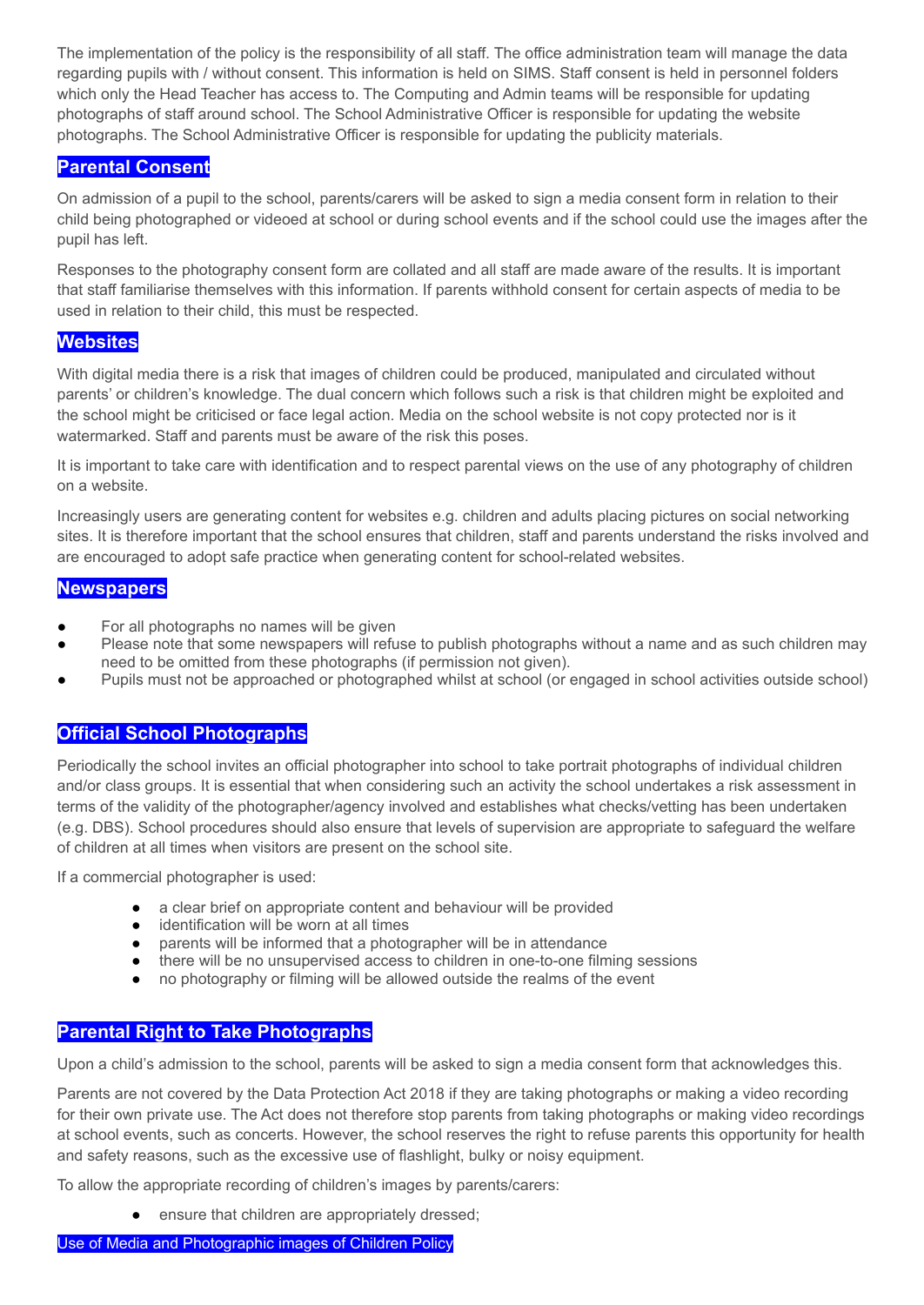- parental permission has been obtained
- be aware of any child who should not be photographed; and
- monitor the use of cameras and anyone behaving inappropriately

Parents are not permitted, however, to take photographs or to make a video recording for anything other than their own personal use (e.g. with a view to selling videos of a school event). Recording and/or photographing other than for private use would require the consent of the other parents whose children may be captured on film. Without this consent the Data Protection Act 2018 would be breached. Parents will be reminded not to put images that involve children other than their own on social networking sites.

# **Displays in Schools**

Still photographs shown on displays and video clips available during events and for teaching purposes will depict pupils in an appropriate way. They should not display images of children in inappropriate or revealing clothing so appropriate levels of integrity and decency are maintained. Photographs or videos likely to cause embarrassment should not be used.

# **Children Photographing Each Other**

This practice can occur during on and offsite activities. Staff should maintain stringent supervision and management control. Pupils should be taught about online safety at the beginning of each half term and the importance of respecting privacy laws. All staff and parents are responsible for monitoring their child's use of cameras and subsequent use of the media involved.

# **Storing and destroying media/images**

We will store photographs and videos of children securely, in accordance with our safeguarding policy and data protection law. We will keep hard copies of images in a locked drawer and electronic images in a protected folder with restricted access. This data is encrypted. We will never store images of children on unencrypted portable equipment such as laptops, memory sticks and mobile phones. Star Primary does not permit staff and volunteers to using any personal equipment to take photos and recordings of children. Only cameras or devices belonging to the school should be used.

Images will be kept securely and held by the school for the duration of the pupil's time at Star Primary, and then it will be either archived or destroyed depending on the parents' consent. The photography consent forms will be annually monitored by the Office Manager.

Images might also be kept to record a specific school event or memory.

When destroying media images, the school will ensure that the device used is either restored to factory settings, physically destroyed or uses software to overwrite the data. This will be actioned by the School Based Technician

# **Closed Circuit Television (CCTV)**

At Star Primary CCTV is used:

- to monitor site security and safety
- for the personal safety of all staff, pupils, parents and visitors
- as a means of crime reduction and discovering trespass
- as an effective deterrent for crime

We ensure that the following conditions apply:

- Digital images stored on the computer hard drive for the designated periods only then erased
- The cameras in use are fixed wide angle lens
- Cameras are sighted to ensure no inappropriate use is possible.
- During school hours and out of school hours some recordings may show criminal or inappropriate activities taking place on the school site without the school's knowledge. If they are of a criminal nature the head teacher or member of the Senior Leadership Team may refer the information to the police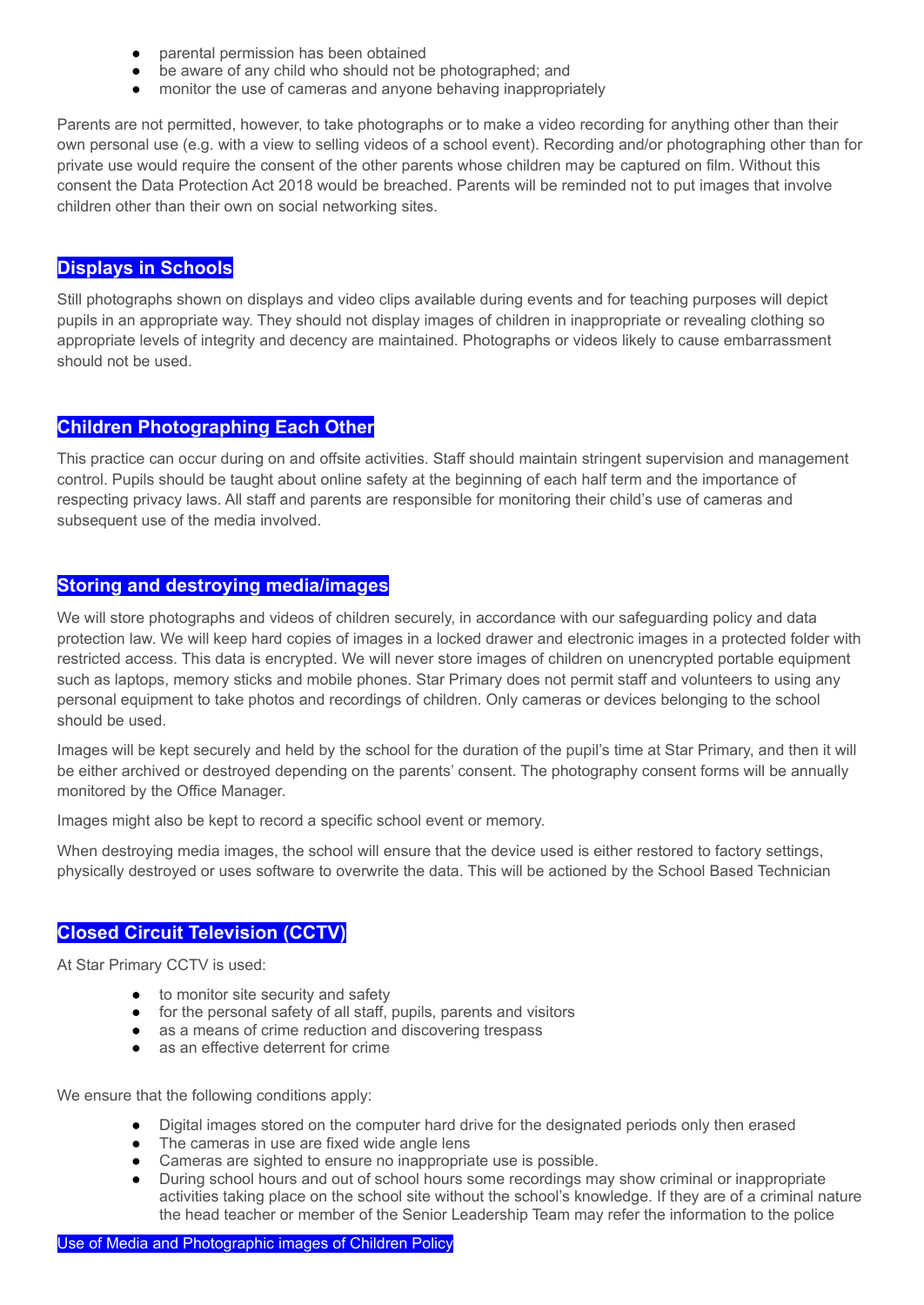# **Visitors**

All visitors to the school including those running events e.g. theatre performances, musicians, workshops will be informed of the policy. If they wish to take photo / video media of our pupils, additional media consent forms will be requested. Permission to do so will be sought in advance. They should provide:

- ∙ The name and address of the person using the camera
- ∙ The names of children they wish to take images of (if possible)
- ∙ The reason for taking the images and/or what the images will be used for

∙ A signed declaration that the information provided is valid and that the images will only be used for the reasons given. Star Primary will verify these details and decide whether to grant permission for photographs/films to be taken.

We will seek consent from the children who are the intended subjects of the images and their parents and inform the photographer of anyone who does not give consent.

#### **Governing Body**

The Governing Body should formally adopt these guidelines as policy and good practice.

#### **Related policies and procedures**

This policy statement should be read alongside our organisational policies and procedures, including:

- ∙ Keeping Children Safe in Education
- ∙ Data Protection Policy
- ∙ Code of conduct for staff and volunteers.
- ∙ Safeguarding Handbook
- . Computing and Online Safety Policy